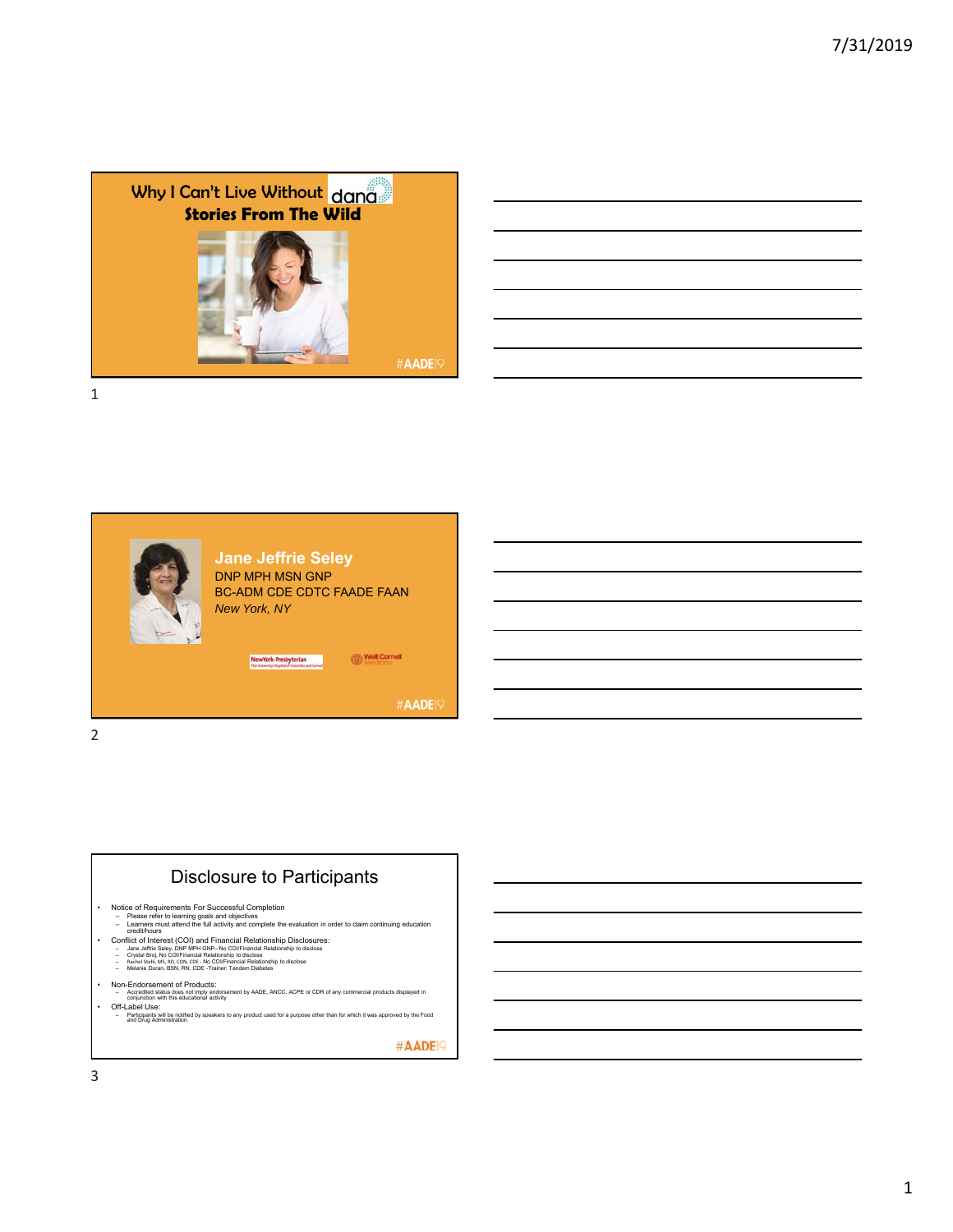### **Agenda**

- Role of technology in the management of diabetes and why diabetes educators are well positioned to be leaders.
- Recommending apps to patients-using DANA
- DANA to help provide guidance/support as inpatient diabetes educator
- DANA peer reviewed papers for researching and writing papers.
- Open mike for audience participation.

#AADE<sup>19</sup>

4





| <u> Andreas Andreas Andreas Andreas Andreas Andreas Andreas Andreas Andreas Andreas Andreas Andreas Andreas Andr</u> |  |  |  |
|----------------------------------------------------------------------------------------------------------------------|--|--|--|
|                                                                                                                      |  |  |  |
|                                                                                                                      |  |  |  |
|                                                                                                                      |  |  |  |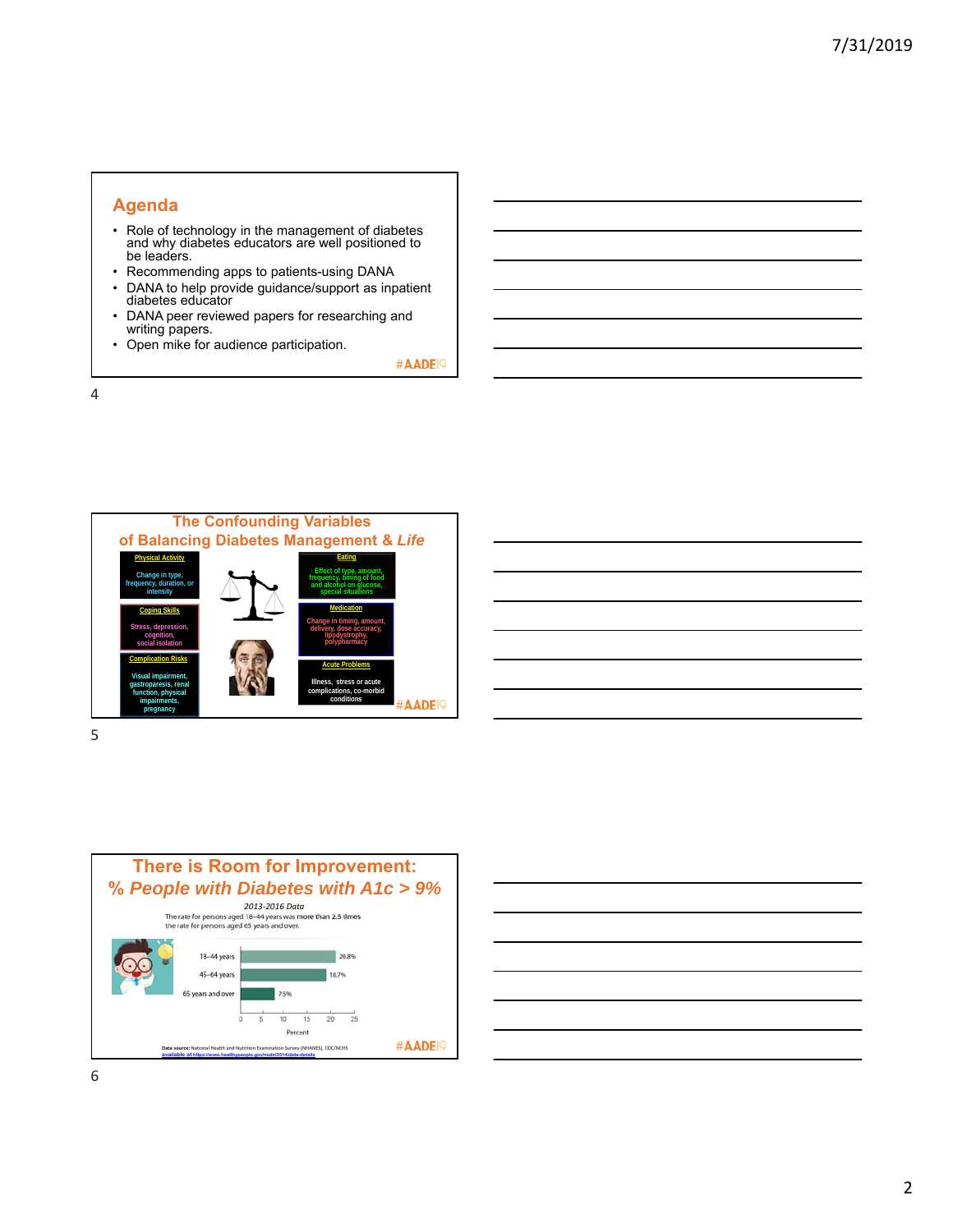

| <u> 1989 - Johann John Stoff, deutscher Stoffen und der Stoffen und der Stoffen und der Stoffen und der Stoffen u</u> |  |  |
|-----------------------------------------------------------------------------------------------------------------------|--|--|
|                                                                                                                       |  |  |
|                                                                                                                       |  |  |
| ,我们的人们也不会有一个人的人,我们也不会有一个人的人,我们也不会有一个人的人,我们也不会有一个人的人,我们也不会有一个人的人,我们也不会有一个人的人,我们也不会                                     |  |  |
|                                                                                                                       |  |  |
|                                                                                                                       |  |  |
|                                                                                                                       |  |  |





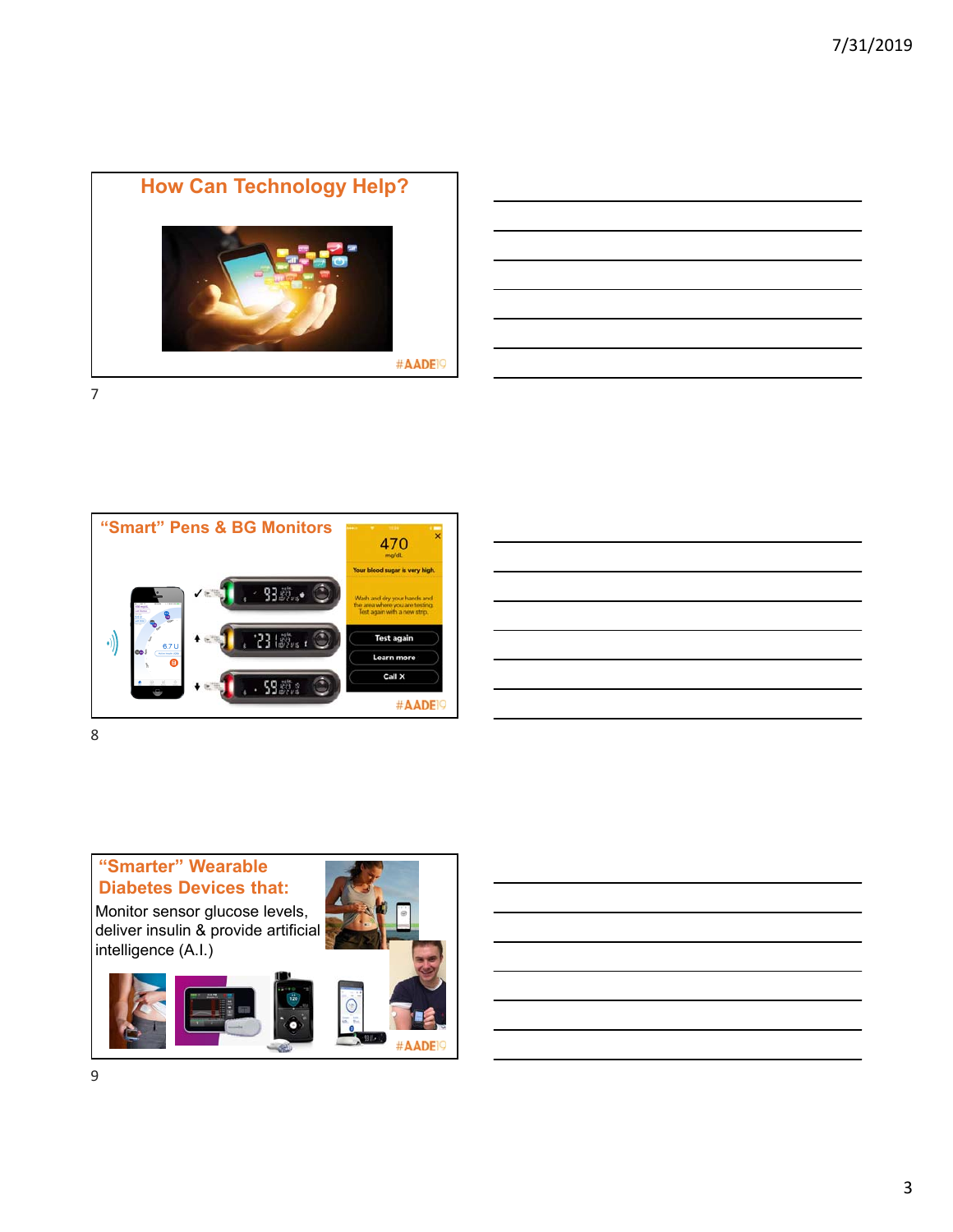





| <u> La componenta de la componenta de la componenta de la componenta de la componenta de la componenta de la compo</u> |  |  |
|------------------------------------------------------------------------------------------------------------------------|--|--|
| <u>a sa sa salawan sa sana sa sana sa sana sa sana sa sana sa sana sa sana sa sana sa sa sa sa sa sa sa sa sa sa</u>   |  |  |
|                                                                                                                        |  |  |
| <u>se estados de la contrada de la contrada de la contrada de la contrada de la contrada de la contrada de la co</u>   |  |  |
|                                                                                                                        |  |  |
| <u> Alexander de la contrada de la contrada de la contrada de la contrada de la contrada de la contrada de la con</u>  |  |  |
| and the contract of the contract of the contract of the contract of the contract of the contract of the contract of    |  |  |
|                                                                                                                        |  |  |



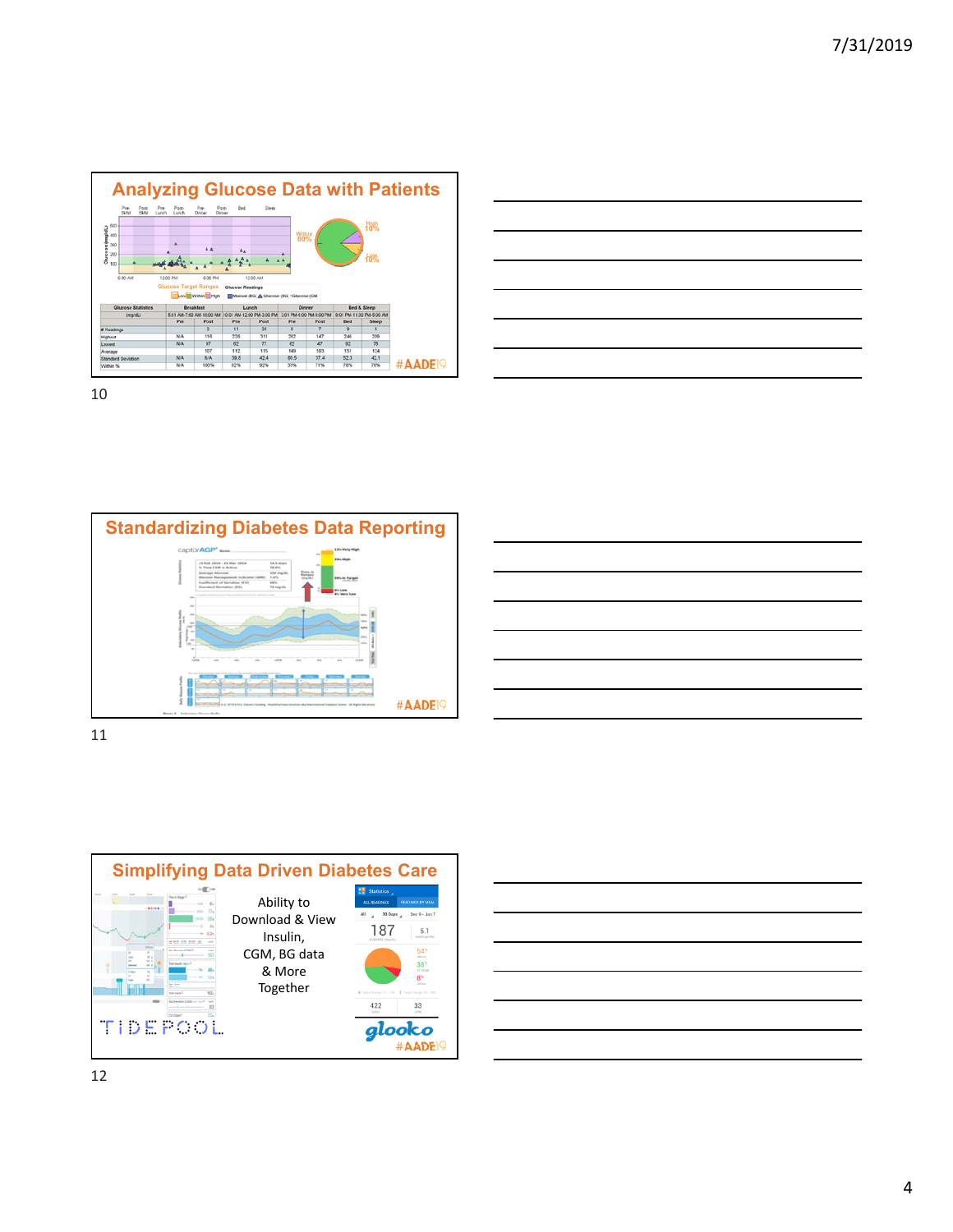#### **How Can Diabetes Educators Be Ready For New Technology Meet DANA Diabetes Advanced Network Access**

A robust, reliable resource to connect you with the latest products, expertise and innovations in diabetes care technology.



Available from American Association of Diabetes Educators (AADE) at www.danatech.org

13





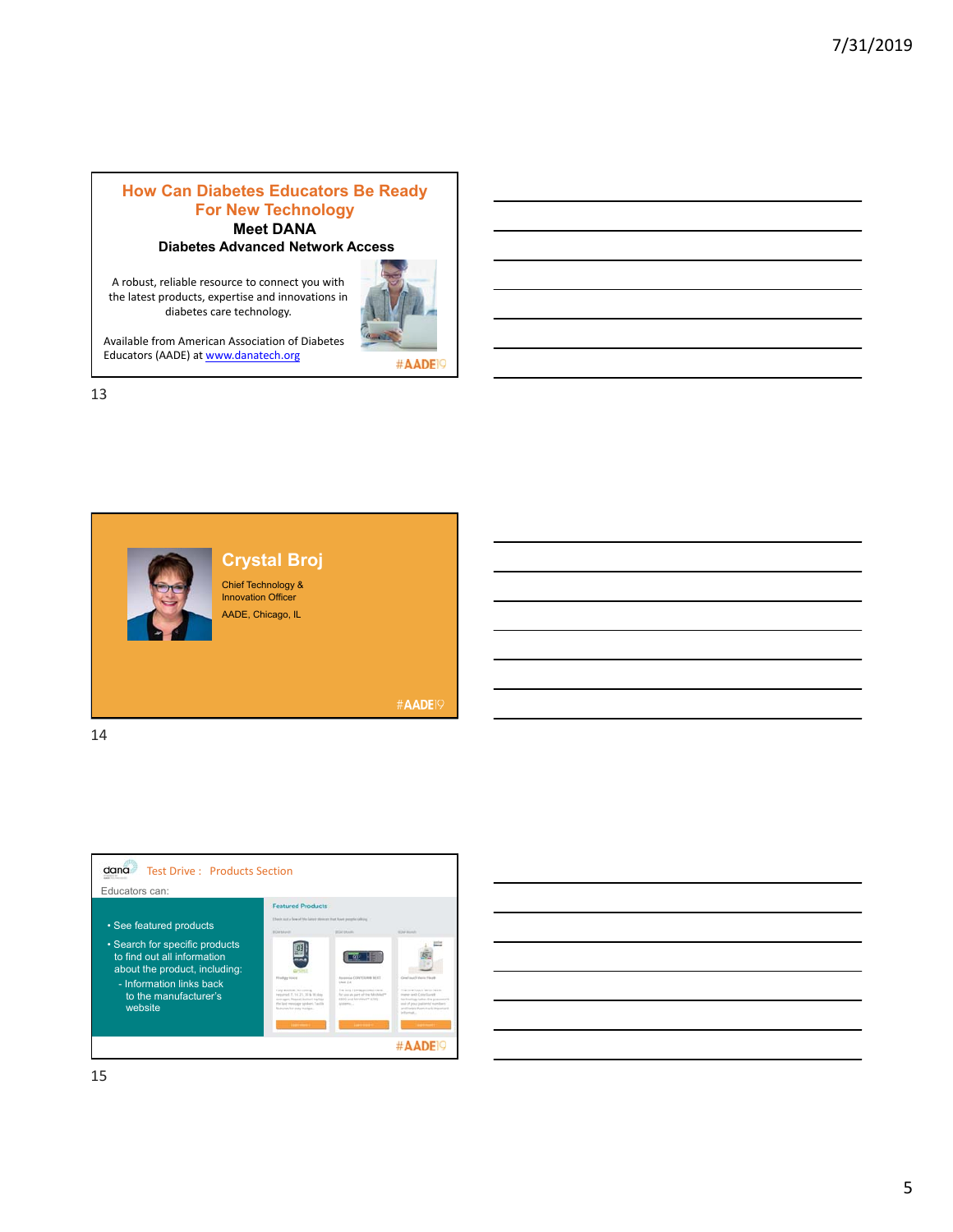

|  |  | <u> 1989 - Johann Barn, mars ann an t-Amhain ann an t-Amhain ann an t-Amhain ann an t-Amhain an t-Amhain ann an t-</u> |
|--|--|------------------------------------------------------------------------------------------------------------------------|
|  |  |                                                                                                                        |
|  |  | <u> 1989 - Johann Stoff, amerikansk politiker (d. 1989)</u>                                                            |
|  |  |                                                                                                                        |
|  |  | <u> 1989 - Andrea Santa Andrea Andrea Andrea Andrea Andrea Andrea Andrea Andrea Andrea Andrea Andrea Andrea Andr</u>   |
|  |  |                                                                                                                        |
|  |  | ,我们也不会有什么。""我们的人,我们也不会有什么?""我们的人,我们也不会有什么?""我们的人,我们也不会有什么?""我们的人,我们也不会有什么?""我们的人                                       |



#### **Rachel Stahl** MS, RD, CDN, CDE

Senior Clinical Dietitian NewYork-Presbyterian Hospital/ Weill Cornell Medical Center New York, NY

**#AADE19** 

17

# **Why use mobile apps for diabetes self-management?**

- Accurate transfer of diabetes data
- Advanced functionality
- Easily share reports via email, fax, cloud-based web portals or directly from smartphone

|     | <b>Nour synced</b><br>œ            |
|-----|------------------------------------|
|     | Your estimated AS                  |
|     | Your COM data                      |
| 恩恩局 | 扁<br>Calculate your be             |
|     | Your personal<br>diabetes coaching |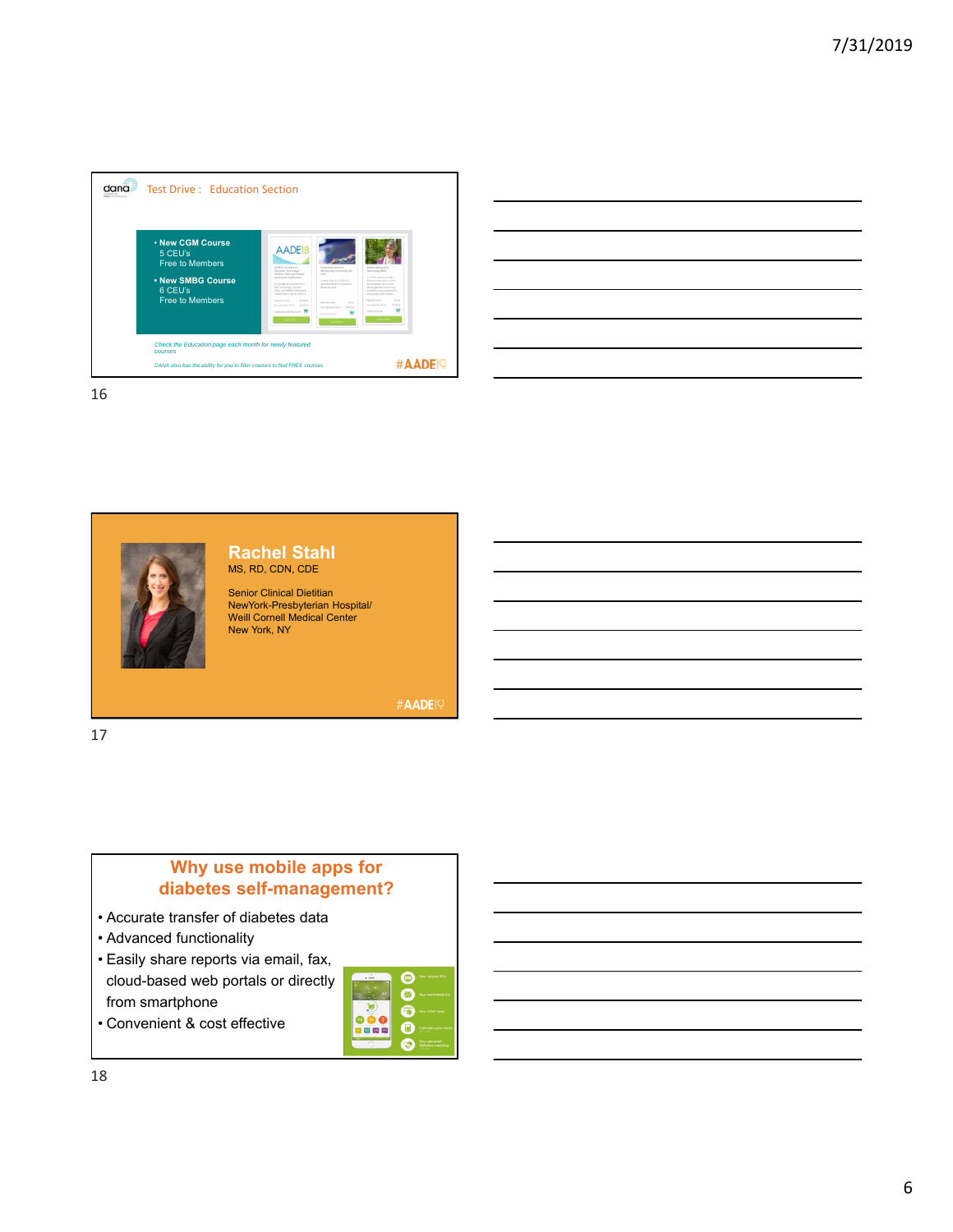# **Diabetes Apps:** *Privacy, Security & Safety*

- Not all apps are regulated by a governing body
- Concerns about quality & accuracy of *educational content* – including online communities & support



#AADE<sup>19</sup>

19



20



|  | <u> 1989 - Johann Harry Harry Harry Harry Harry Harry Harry Harry Harry Harry Harry Harry Harry Harry Harry Harry</u> |  |  |                                   |
|--|-----------------------------------------------------------------------------------------------------------------------|--|--|-----------------------------------|
|  | <u> Alexandro de la contrada de la contrada de la contrada de la contrada de la contrada de la contrada de la con</u> |  |  |                                   |
|  | <u> 1989 - Johann Harry Harry Harry Harry Harry Harry Harry Harry Harry Harry Harry Harry Harry Harry Harry Harry</u> |  |  |                                   |
|  |                                                                                                                       |  |  | and the control of the control of |
|  | <u> 1989 - Johann Harry Harry Harry Harry Harry Harry Harry Harry Harry Harry Harry Harry Harry Harry Harry Harry</u> |  |  |                                   |
|  | ,我们也不会有一个人的事情。""我们的人,我们也不会有一个人的人,我们也不会有一个人的人,我们也不会有一个人的人,我们也不会有一个人的人,我们也不会有一个人的人,                                     |  |  |                                   |
|  |                                                                                                                       |  |  |                                   |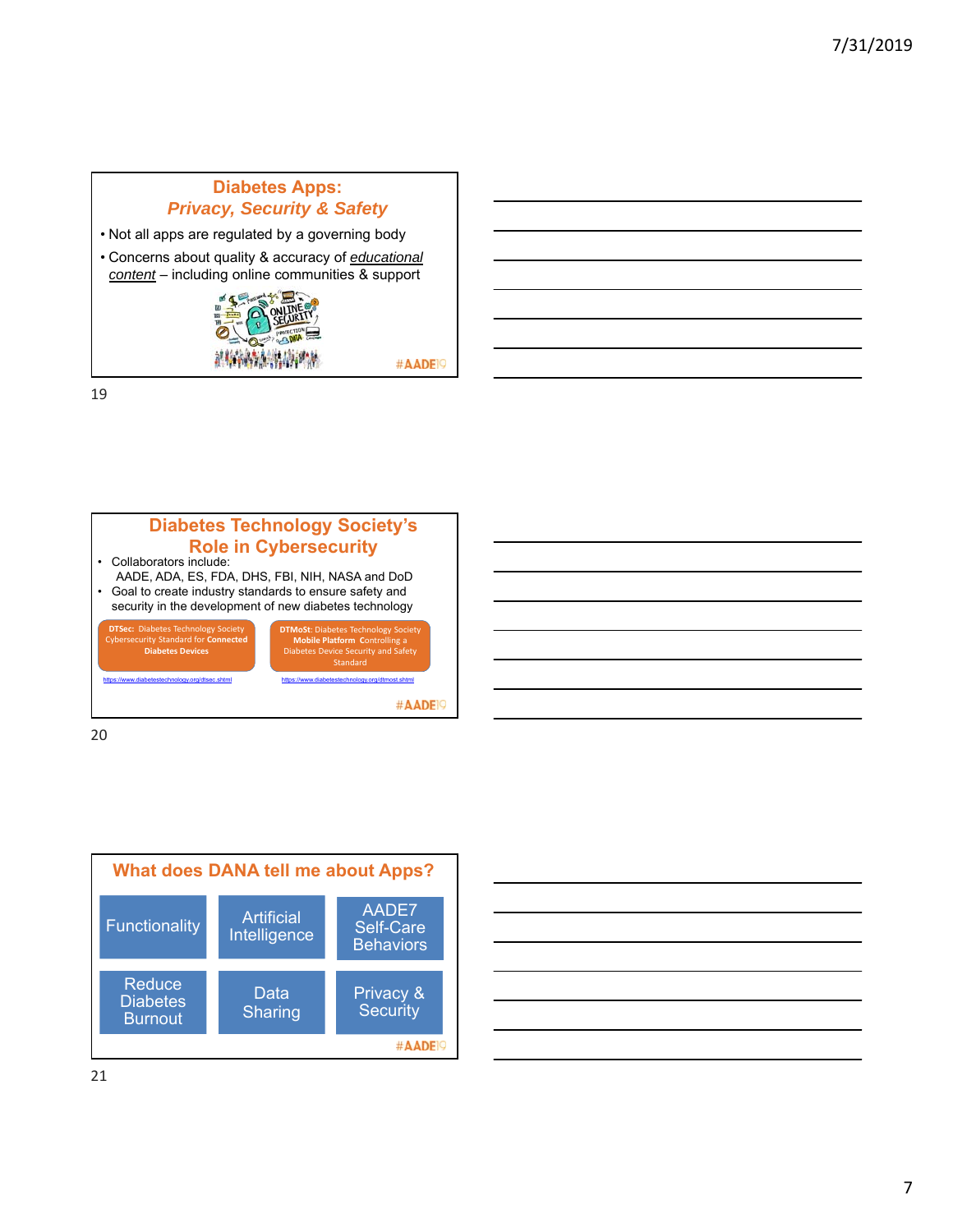





23

# **5 Tips for Recommending Diabetes Apps**

- 1. Experiment first-hand with app before recommending
- 2. Individualize app selection
- 3. Address barriers to use
- 4. Consider data sharing capabilities
- 5. Offer onboarding to promote engagement

#AADE<sup>19</sup>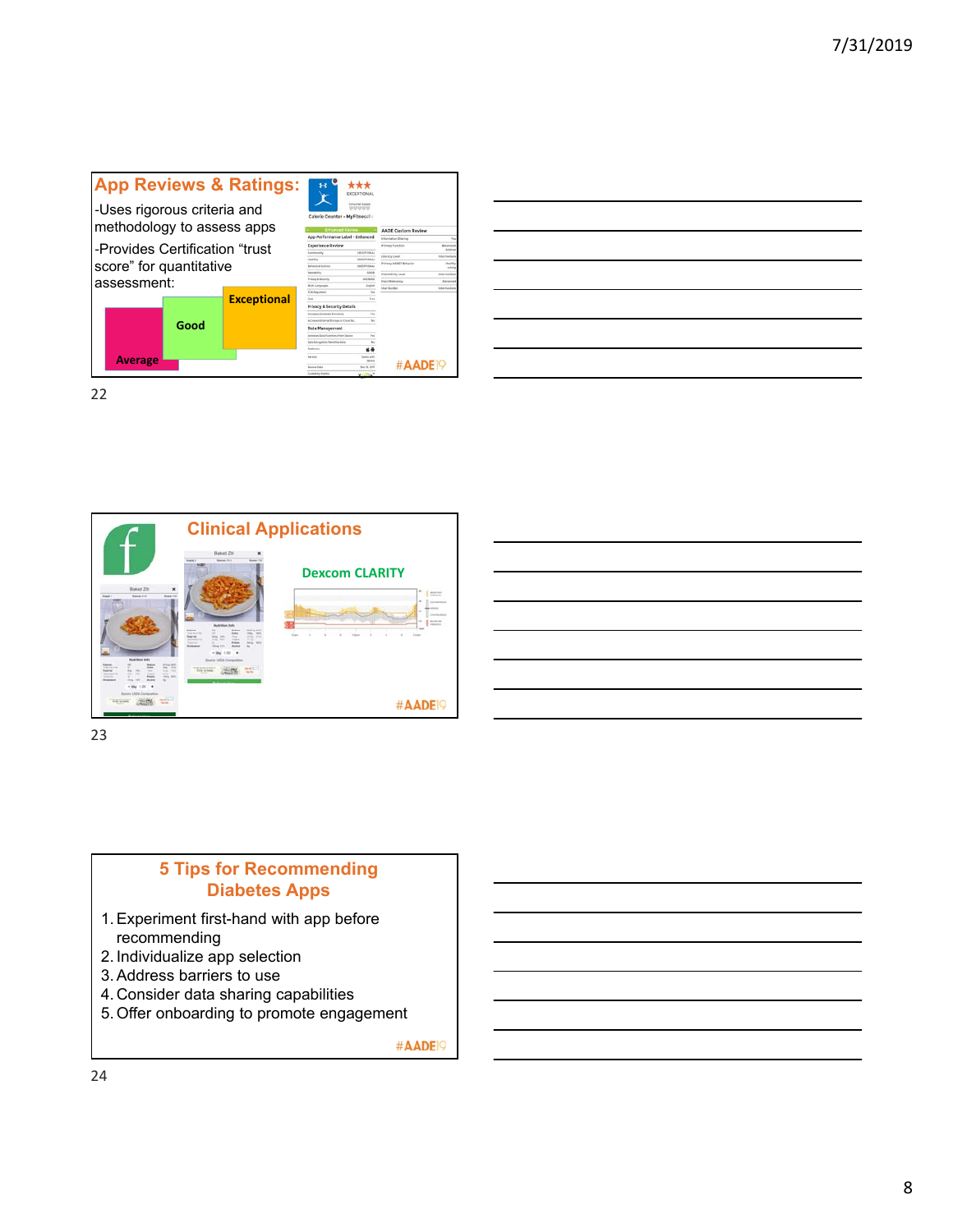









#### **Melanie Duran**

BSN, RN, CDE Student – DNP-FNP, University of Missouri

Inpatient Certified Diabetes Educator University of New Mexico Hospitals Albuquerque, NM AADE Rising Star Award Recipient 2018

#AADE<sup>19</sup>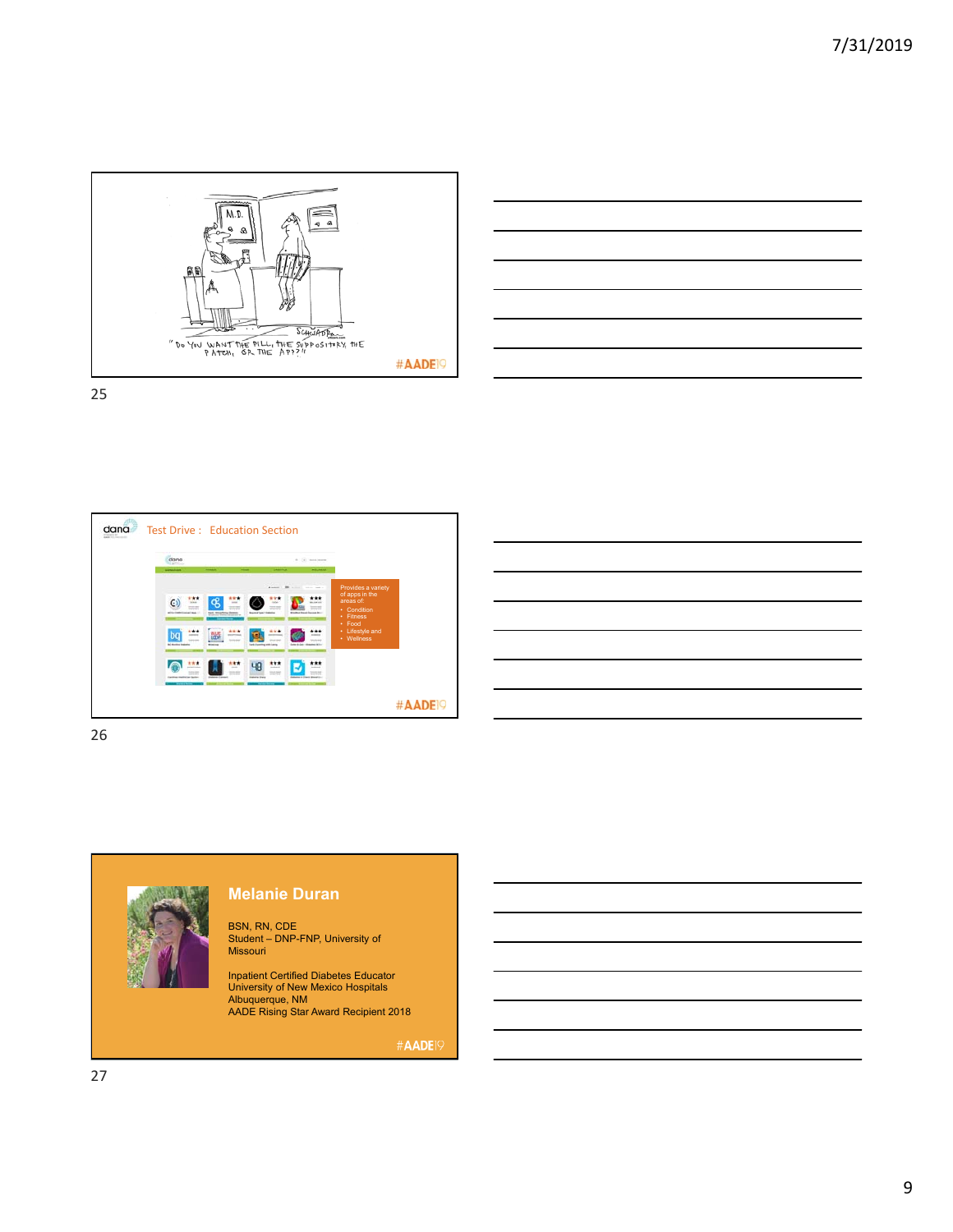



### **Using DANA in the Inpatient Setting**

- Educational resources for pumps and CGMs to assist nurses caring for patients – Quick links to manufacturer pages
	- Common questions: Disconnecting infusion sets, MRI compatibility, and temporary basal rates
- Quick reference and links for less commonly seen devices

#AADE<sup>19</sup>

29

### **Inpatient Resources**

- Can be great resources for patients as well as staff:
	- Resources for Spanish speakers
	- Type 1 Diabetes Self‐Care Manual
	- AADE infusion device tip sheets

Tools and Resources for<br>People with Diabetes

#AADE<sup>9</sup>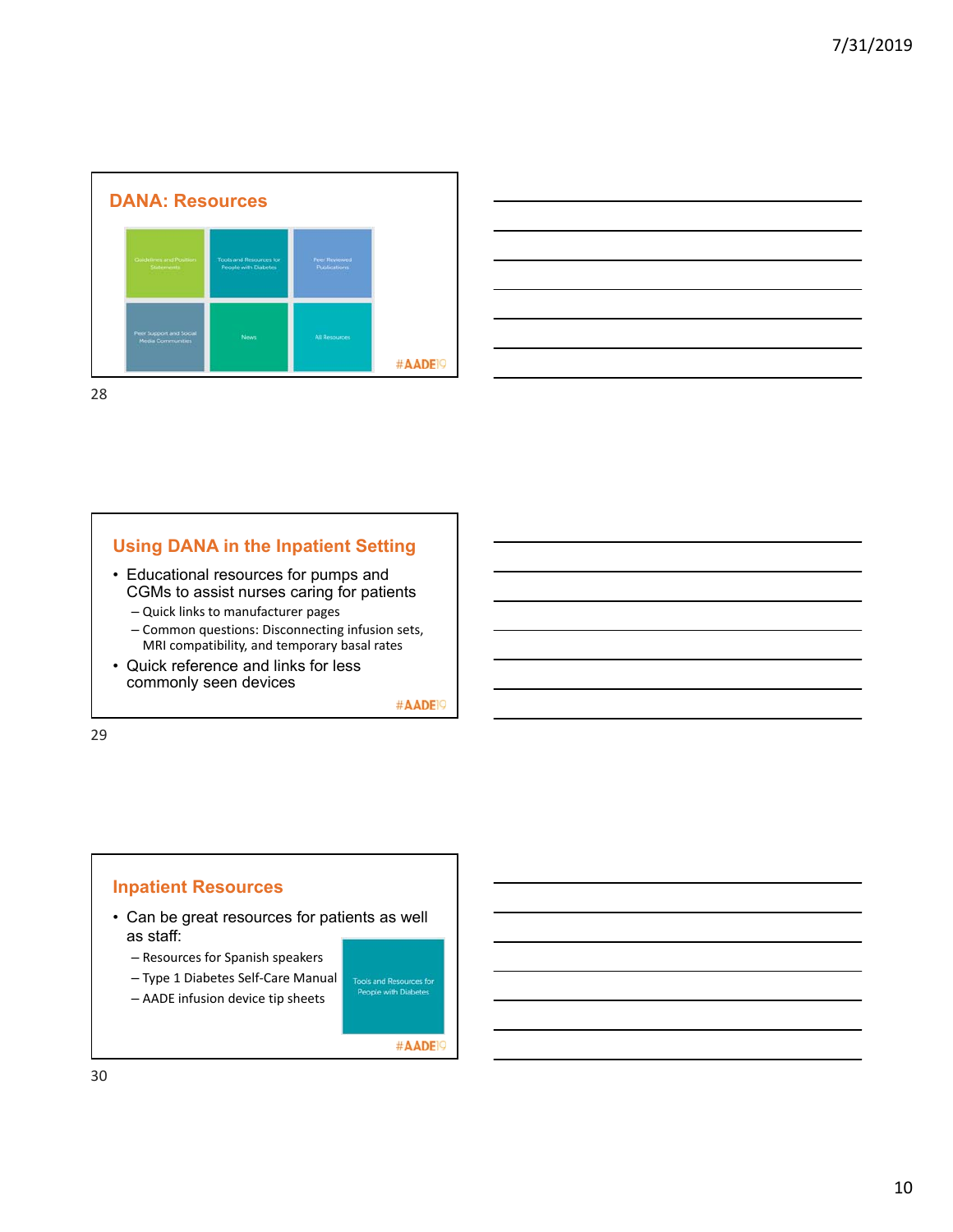## **DANA: A Great Tool for Research**

- Topic: Use of mobile applications for diabetes management
	- Research: Standard method provided variety of published articles on use of mobile applications, impact, and application quality
- What else could DANA offer?

#AADE<sup>19</sup>

31





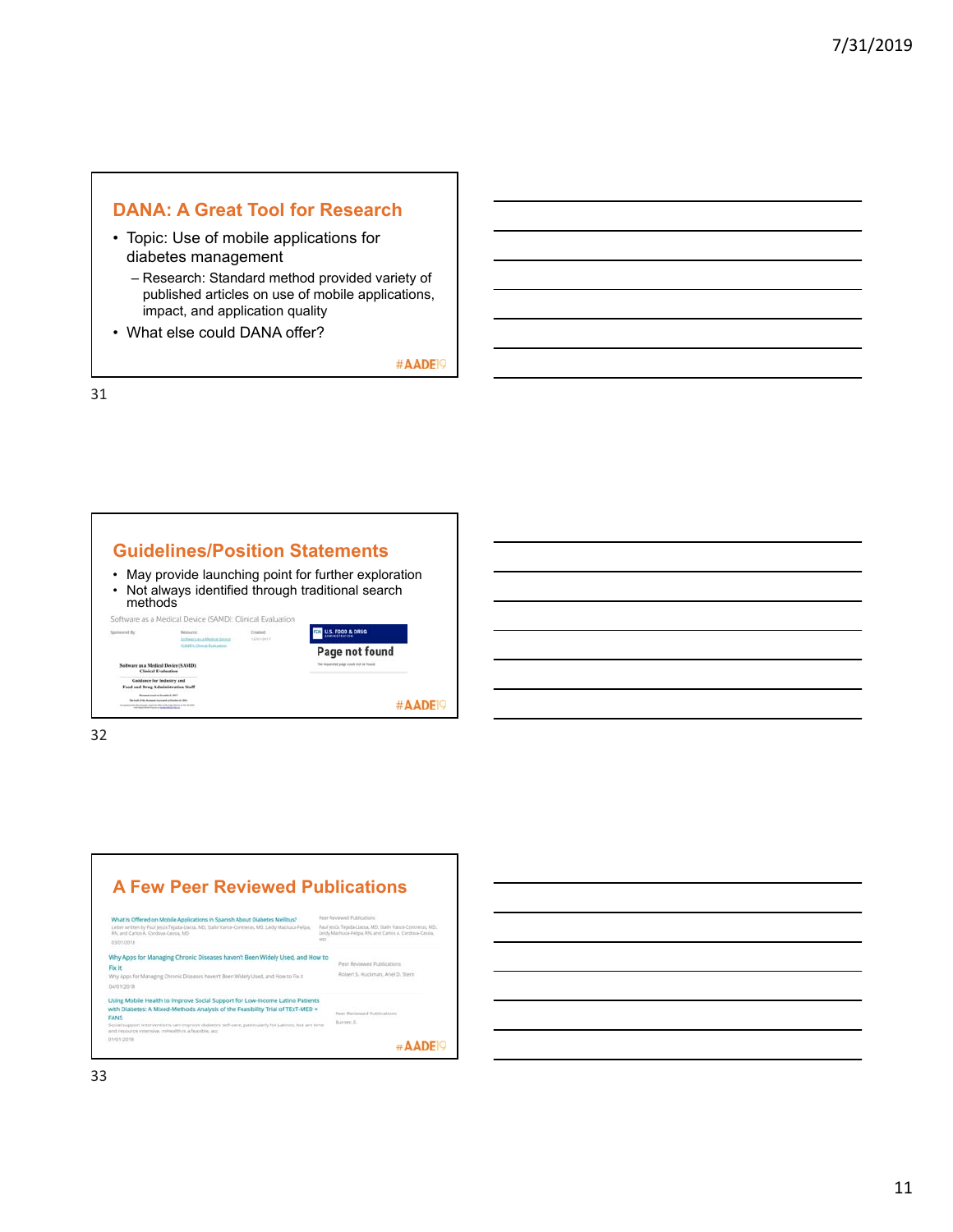## **Implementing Research**

- Recurrent theme: what features have greatest impact on outcomes
- Research on specific apps via DANA: – Mobile app review
	- App news
	- Innovation latest news

#AADE<sup>19</sup>

34

## **Shaping the Project**

• What barriers do I need to anticipate?

DiabetesMine: People with Diabetes Talk Apps They Actually Use

• Use DANA to identify resources as well as variables previously not assessed

#AADE<sup>19</sup>

35

#### **DANA: Possibilities for use**

- What it is
- What it isn't
- What it could be…

#AADE<sup>19</sup>